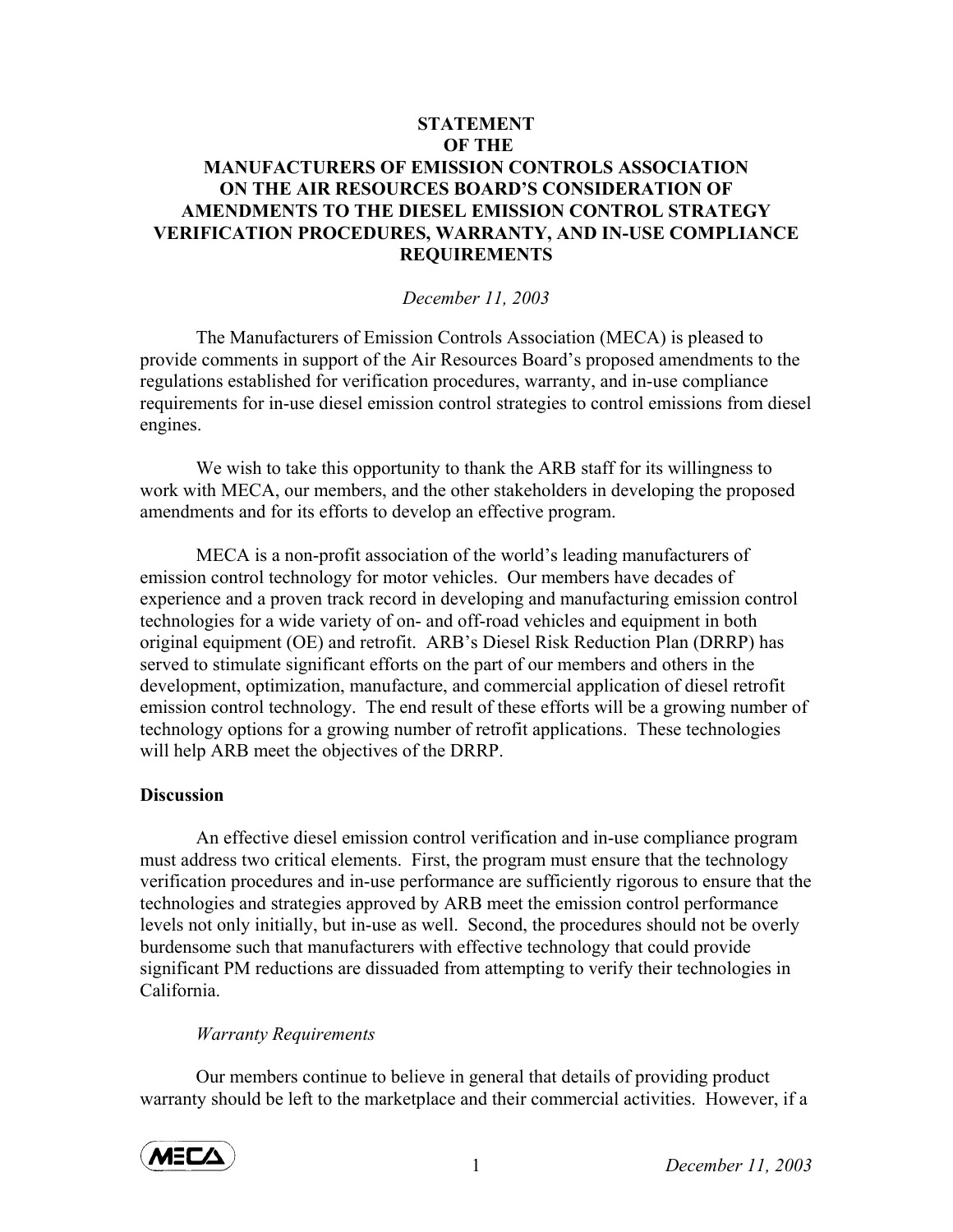mandatory warranty is required, our members' opinions differ on what the details of the warranty should contain. Individual MECA members have discussed their views on warranty coverage with ARB staff. Our members strongly agree that the removal of the vehicle and equipment from the mandatory warranty is a step in the right direction.

## *NO2 Limit*

MECA strongly supports postponing a  $NO<sub>2</sub>$  emission limit from January 1, 2004 to January 1, 2007. This will not only give our members more time to develop products to address this issue, but also provide all parties additional time to better understand this complex issue and to define appropriate limits. Although manufacturers continue to develop catalyst formulations and systems to minimize the production of  $NO<sub>2</sub>$ , the current requirements in Section 2706, which include engine out  $NO<sub>2</sub>$  emissions, largely takes meeting the current requirement outside of the retrofit technology manufacturer's control and therefore impedes progress towards meeting it. Delaying this requirement will have little, if any, adverse impact on California's air quality and will allow the continued introduction of diesel emission control strategies and provide the associated air quality benefits to the citizens of California while the issue is being fully understood. We welcome the opportunity to work with ARB to investigate:

- baseline engine-out  $NO<sub>2</sub>$  emissions,
- market penetration rates of control strategies that can produce  $NO<sub>2</sub>$ ,
- the technological extent to which catalyst-based strategies can be made to minimize  $NO<sub>2</sub>$  formation,
- methods to minimize test to test variations and appropriate test methods, and
- other items associated with this very complex issue.

We look forward to working with ARB to effectively address this issue.

# *Section 2702(b)*

MECA agrees that a diesel emission control strategy needs to be based on sound principles of science and engineering and agrees that an adequate demonstration of this is essential.

# *Harmonization of Durability Requirements*

MECA strongly supports ARB's efforts to harmonize verification requirements with the U.S. EPA Voluntary Diesel Retrofit Program and would welcome the opportunity to work with staff and EPA to fully harmonize the two programs. Full harmonization of these two different retrofit technology verification programs would greatly streamline and minimize the resources required by technology developers to bring verified technologies to the marketplace. This in turn ensures the widest range of verified technologies is available to support the broad spectrum of diesel engine applications in California.